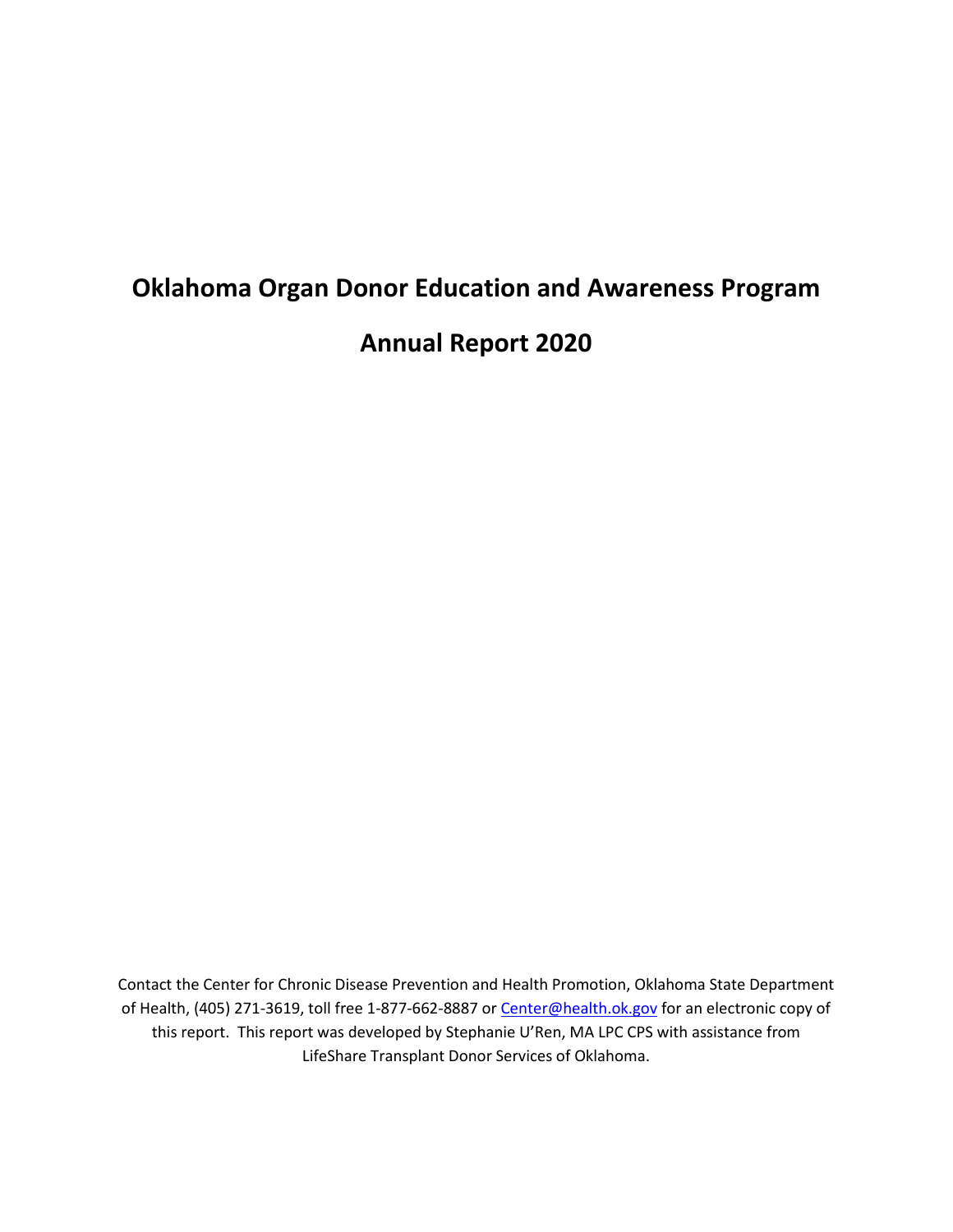# **Oklahoma Organ Donor Education and Awareness Program Annual Report 2020**

#### **Introduction**

The Oklahoma Organ Donor Education and Awareness Program (ODEAP) was created with passage of House Bill 1528 during the legislative session in 2000 (63 O.S. §2220.2) and was designed to educate Oklahomans about organ, eye and tissue donation. The law provides for the program to be funded by voluntary contributions from Oklahomans and establish an advisory council to oversee expenditure of the funds as well as instructs the State Department of Education to develop and implement a curriculum in public schools about organ donation and transplantation.

Currently in the United States, there are 108,605 candidates on the National Organ Transplant Waiting List with 585 of them being Oklahomans. To help ease the shortage of organs, eyes and tissues for transplantation in Oklahoma, the law established the ODEAP Revolving Fund, which is administered by the Oklahoma State Department of Health (OSDH). All monies from the Oklahoma ODEAP Revolving Fund are budgeted and expended to promote and encourage organ, eye and tissue donor education and awareness. The monies contributed to the fund are voluntary donations from Oklahomans made at the time they receive a driver's license or state identification card, complete a vehicle title transaction, or purchase a license plate. The law requires tag agents and Oklahoma Department of Public Safety employees issuing licenses to ask each applicant if they would like to be an organ, eye or tissue donor, and if they would like to donate to the Oklahoma ODEAP Revolving Fund.

There are also provisions for deposit into the Oklahoma ODEAP Revolving Fund with any state monies appropriated for implementation of the law, and bequests or grants from individuals, organizations or any other source.

To provide guidance for the ODEAP Revolving Fund expenditures, the law originally created the Oklahoma ODEAP Advisory Council, consisting of 11 members appointed by the Governor and confirmed by the Senate. The members, by law, represented organ, eye and tissue recovery agencies; organ and tissue recipients, donors or donor family members, transplant centers and other Oklahomans who had been active in donor education and awareness.

In 2014, Senate Bill 1792 (63 O.S. §1-103a.1) created the Advancement of Wellness Advisory Council, a seven-member public health advisory council established to assist and advise the Oklahoma State Board of Health and the OSDH in advancing the health of all Oklahomans. The jurisdictional areas of the council are inclusive of all issues arising in the areas of tobacco usage and cessation, organ and tissue donation, breast and cervical cancer issues, the requirements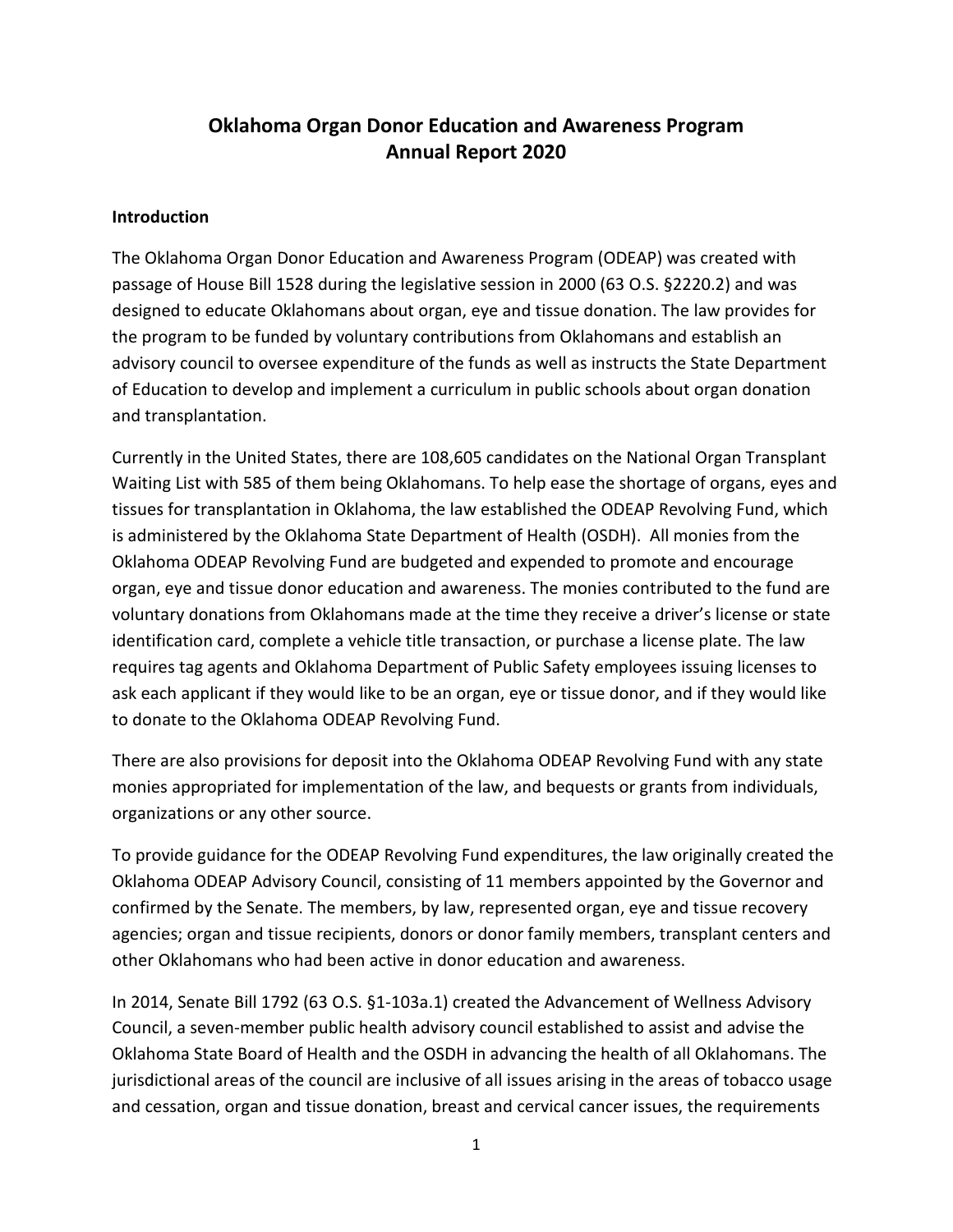for a city or town in the state to be designated as a Certified Healthy Community, the requirements for a business to be designated as a Certified Healthy Business and other such areas as designated by the Oklahoma State Board of Health. The Governor appoints a member who is knowledgeable about breast and cervical cancer and a member who is knowledgeable about organ donation. The Speaker of the House of Representatives appoints a member who is the mayor of a city or town designated as Certified Healthy in a rural setting, and a member who is the president or chief operating officer of a business designated as Certified Healthy in an urban setting. The President Pro Tempore of the Senate appoints a member who is the mayor of a city or town designated as Certified Healthy in an urban setting and a member who is the president or chief operating officer of a business designated as Certified Healthy in a rural setting. The Oklahoma State Board of Health appoints the Executive Director of the Tobacco Settlement Endowment Trust to the council. The Advancement of Wellness Advisory Council replaced the previous Oklahoma ODEAP Advisory Council.

#### **Advancement of Wellness Advisory Council**

The following individuals were members of the Advancement of Wellness Advisory Council in 2019:

- Mr. Jeff Orlowski (Chair) LifeShare Transplant Donor Services of Oklahoma Representative for Organ Donation / Appointed by the Governor
- Ms. Julie Bisbee Tobacco Settlement Endowment Trust Appointed by the Oklahoma State Board of Health
- Ms. Michelle Williamson City of Woodward Mayor of a Rural Certified Healthy Community / Pending Re-appointment by the Speaker of the House
- Ms. Amanda Storck YMCA of Greater Oklahoma City Vice President of an Urban Certified Healthy Business / Appointed by the Speaker of the House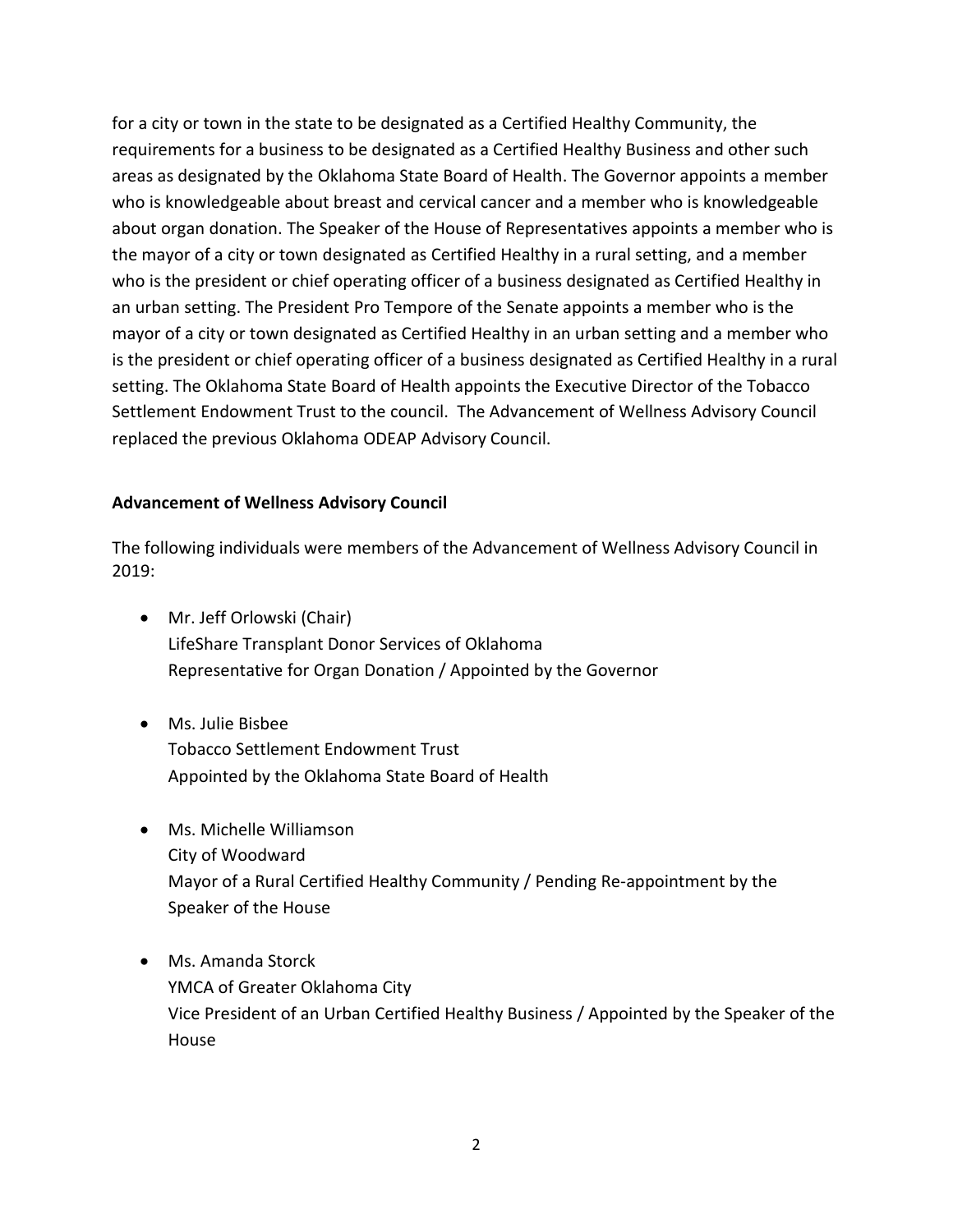- Ms. Zen Gee
	- Zen Gee Counseling

Owner of a Rural Certified Healthy Business / Pending Re-appointment by the President Pro Tempore of the Senate

- Mr. Fred Fitch City of Lawton Mayor of an Urban Certified Healthy Community / Appointed by the President Pro Tempore of the Senate
- Dr. Katie Smith OU Physicians Representative for Breast and Cervical Cancer / Appointed by the Governor

## **Activities and Accomplishments in 2019**

The Advancement of Wellness Advisory Council devotes time, effort and funds to promote the need for organ, eye and tissue donation as well as the Certified Healthy Oklahoma programs, breast and cervical cancer screenings, and state tobacco control initiatives. Members take very seriously their role as stewards of the Oklahoma ODEAP Revolving Fund.

The council, in collaboration with LifeShare Transplant Donor Services of Oklahoma, provided funding in the amount of \$100,000 to produce and execute a media campaign during the months of November and December to promote organ, eye and tissue donation. Decision Week is an Oklahoma campaign to raise awareness through both radio and television media that is broadcast statewide. The campaign also includes a digital media component to reach younger audiences. In 2019, the Decision Week efforts resulted in approximately 12.1 million media impressions across all mediums.

# **Future Council Activities**

The council remains committed to supporting programs and materials reaching the greatest number of Oklahomans with the lifesaving message of organ, eye and tissue donation and transplantation. More than 1.8 million licensed Oklahoma drivers and state identification card holders have already indicated their wish to be a donor on their driver's license or state identification card as part of an online donor registry established by LifeShare Transplant Donor Services of Oklahoma [\(www.lifeshareoklahoma.org\)](http://www.lifeshareoklahoma.org/). As of September 2020, 64 percent of the Oklahoma adult population, or more than 1.8 million adults, have the little red heart on their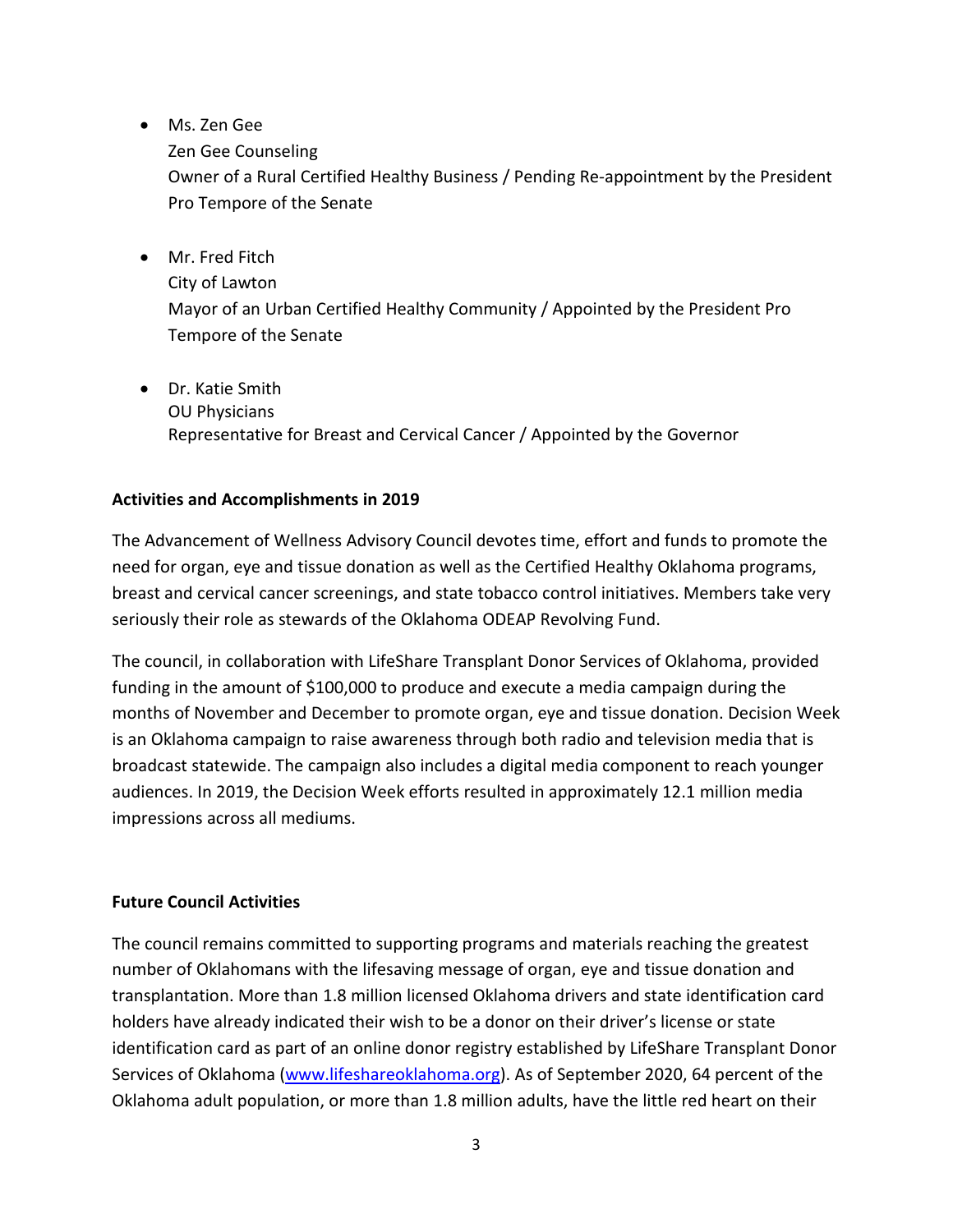license or identification cards, according to the LifeShare Donor Registry. The *Donate Life America Annual Report* lists LifeShare Transplant Donor Services of Oklahoma in the top half of organ procurement organizations nationally in regards to registration rates. According to the Journal of the American Medical Association, the state of Oklahoma is ranked number nine on the list of highest performers for donors per 10,000 deaths, among the 50 United States plus the world's nations. While this is an important step, much work remains to increase the willingness of Oklahomans to be organ, eye and tissue donors.

The council feels strongly that the ODEAP Revolving Fund helps provide the tools needed to educate more Oklahomans than ever about the need for organ, eye and tissue donation. The council pledges to continue to allocate the monies voluntarily contributed by Oklahomans in a responsible and effective manner, with the goal of providing all of the organs, eyes and tissues needed for Oklahoma patients in need.

# **Oklahoma 2019 Statistics at a Glance**

(Source: LifeShare Transplant Donor Services of Oklahoma)

| Organ Donors:                                  |     |
|------------------------------------------------|-----|
| <b>Deceased Donors:</b>                        | 197 |
| <b>Living Donors:</b>                          | .53 |
| Corneas Recovered for Transplant and Research: | 645 |
| <b>Organs Transplanted:</b>                    | 516 |
| Lives Saved:                                   | 453 |

# **Oklahoma ODEAP Revolving Fund**

Through their voluntary contributions from January 1, 2019 to December 31, 2019, Oklahomans donated \$108,225.60 to the ODEAP Revolving Fund. This includes monies contributed to the fund from donations made at the time a resident received a driver's license or state identification card, completed a vehicle title transaction, or purchased a license plate.

| January 1, 2019 to December 31, 2019 |              |
|--------------------------------------|--------------|
| Cash Balance (1/1/2019):             | \$134,215.99 |
| Net Revenue:                         | \$108,225.60 |
| <b>Total Cash:</b>                   | \$242,441.59 |
| <b>Total Expenses:</b>               | \$88,993.54  |
| Cash Balance (12/31/2019):           | \$153,448.05 |

## **Oklahoma ODEAP Revolving Fund Summary January 1, 2019 to December 31, 2019**